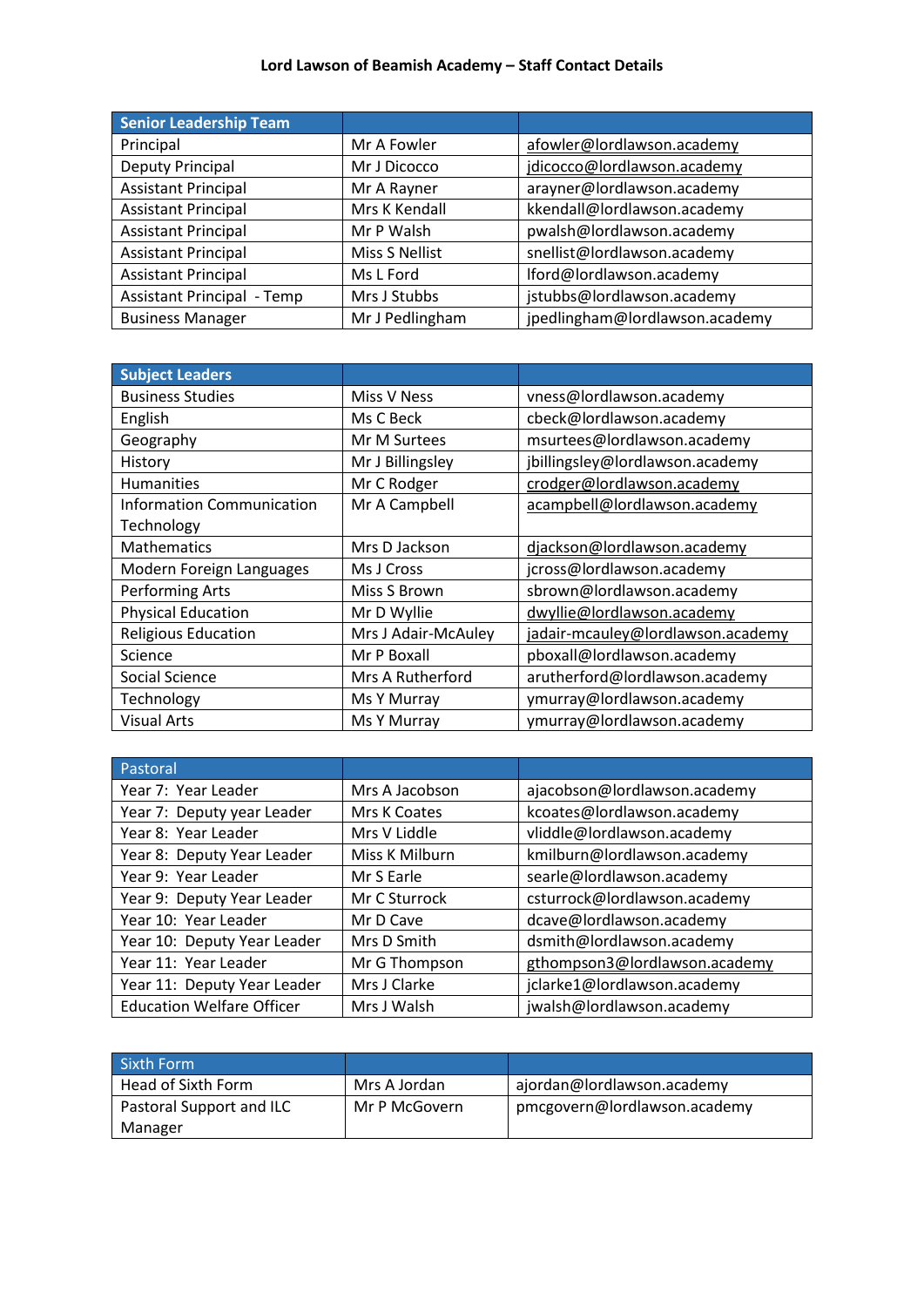| Special Education Needs |                |                              |
|-------------------------|----------------|------------------------------|
| SENDCO                  | Mrs N McCarthy | nmccarthy@lordlawson.academy |

| <b>Student Supported Learning</b> |               |                             |
|-----------------------------------|---------------|-----------------------------|
| Team Leader                       | Mrs K Maynard | kmaynard@lordlawson.academy |

| Exams        |               |                             |
|--------------|---------------|-----------------------------|
| Data Manager | Mrs A Cooksey | acooksey@lordlawson.academy |

| Admin/Finance                  |                 |                                |
|--------------------------------|-----------------|--------------------------------|
| <b>Office Manager</b>          | Mrs S Wakefield | swakefield1@lordlawson.academy |
| PA to SLT - AF, JD, LF, JS and | Mrs S Wakefield | swakefield1@lordlawson.academy |
| <b>Clerk to Governors</b>      |                 |                                |
| PA to SLT - SN, AR, PW, KK     | Mrs K Hubbard   | khubbard@lordlawson.academy    |
| PA to SLT - JPM                | Mrs S Spraggon  | sspraggon@lordlawson.academy   |

| <b>Business</b>     |            |                           |
|---------------------|------------|---------------------------|
| Teacher of Business | Mr C White | cwhite@lordlawson.academy |

| <b>English</b>            |                      |                               |
|---------------------------|----------------------|-------------------------------|
| Deputy Subject Leader     | Mrs F Robinson-Dodd  | frobinson1@lordlawson.academy |
| <b>Teacher of English</b> | Mrs S Malloy         | smalloy@lordlawson.academy    |
| <b>Teacher of English</b> | Mrs K Morton         | kmorton@lordlawson.academy    |
| <b>Teacher of English</b> | <b>Miss F Cairns</b> | fcairns@lordlawson.academy    |
| <b>Teacher of English</b> | Mrs B Goodacre       | bgoodacre@lordlawson.academy  |
| <b>Teacher of English</b> | Miss C Chisholm      | cchisholm@lordlawson.academy  |
| <b>Teacher of English</b> | Miss A Rees          | arees@lordlawson.academy      |
| <b>Teacher of English</b> | Mrs K Barron         | kbarron@lordlawson.academy    |
| <b>Teacher of English</b> | Mr J Parkin          | jparkin@lordlawson.academy    |
| <b>Teacher of English</b> | Mr S Barnes          | sbarnes@lordlawson.academy    |
| <b>Teacher of English</b> | Miss J Glover        | jglover@lordlawson.academy    |
| <b>Teacher of English</b> | Mr L Cumiskey        | lcumiskey@lordlawson.academy  |

| Humanities                  |                 |                                |
|-----------------------------|-----------------|--------------------------------|
| <b>Teacher of Geography</b> | Mr D Gemmell    | dgemmell@lordlawson.academy    |
| <b>Teacher of Geography</b> | Mrs L Whitehead | lwhitehead@lordlawson.academy  |
| Teacher of RE               | Mr A Clarke     | aclarke1@lordlawson.academy    |
| <b>Teacher of History</b>   | Mr J Pennington | jpennington@lordlawson.academy |
| Teacher of History          | Mrs A Jordan    | ajordan@lordlawson.academy     |
| Teacher of History          | Mrs C Livesey   | clivesey@lordlawson.academy    |
| Teacher of History          | Mrs D Bell      | dbell@lordlawson.academy       |
| Teacher of History          | Miss J Hall     | jhall3@lordlawson.academy      |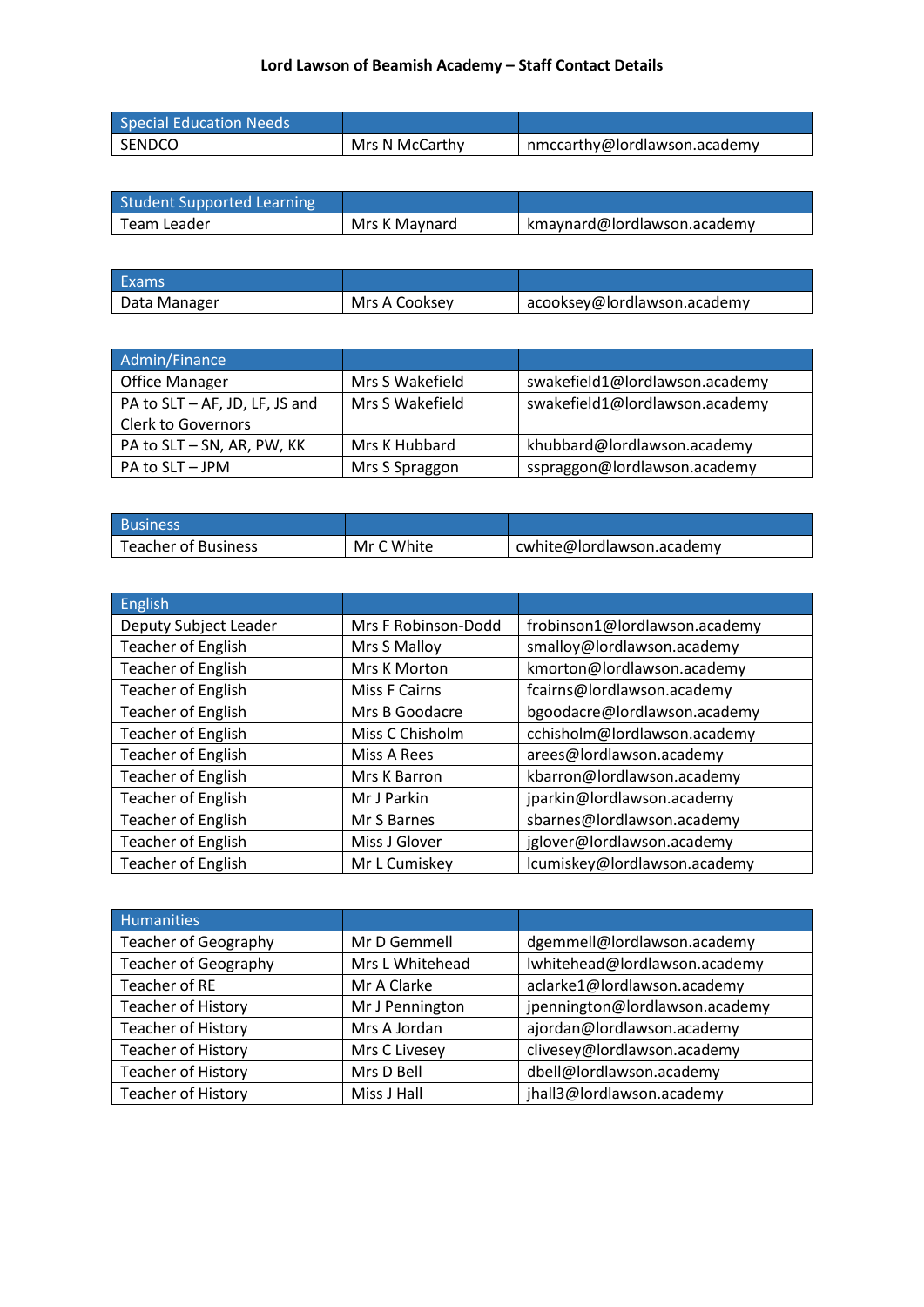| <b>Information Communication</b><br>Technology |           |                          |
|------------------------------------------------|-----------|--------------------------|
| Teacher of ICT                                 | Mr D Cave | dcave@lordlawson.academy |

| <b>Mathematics</b>           |                |                               |
|------------------------------|----------------|-------------------------------|
| Deputy Subject Leader KS4    | Mrs L Smith    | Ismith4@lordlawson.academy    |
| <b>Teacher of Maths</b>      | Miss F Barras  | fbarras@lordlawson.academy    |
| <b>Teachers of Maths</b>     | Miss R Cassidy | bcassidy@lordlawson.academy   |
| Deputy Subject Leader KS3    | Mrs S Scully   | sscully@lordlawson.academy    |
| Assistant Subject Leader KS5 | Mrs K Fuller   | kfuller@lordlawson.academy    |
| <b>Teacher of Maths</b>      | Mr J Bramham   | jbramham@lordlawson.academy   |
| <b>Teacher of Maths</b>      | Miss K Taylor  | Ktaylor3@lordlawson.academy   |
| Assistant Subject Leader PP  | Mrs S Hulme    | shulme@lordlawson.academy     |
| <b>Teacher of Maths</b>      | Miss N Seddon  | nseddon@lordlawson.academy    |
| <b>Teacher of Maths</b>      | Mr L Robertson | Irobertson@lordlawson.academy |

| Modern Foreign Languages |                |                              |
|--------------------------|----------------|------------------------------|
| Teacher of MFL           | Mrs D Morton   | dthompson@lordlawson.academy |
| Teacher of MFL           | Mrs A McDowell | amcdowell@lordlawson.academy |
| Teacher of MFL           | Mrs A Carty    | acarty@lordlawson.academy    |

| <b>Performing Arts</b>   |             |                          |
|--------------------------|-------------|--------------------------|
| Assistant Subject Leader | Mrs R Hall  | rhall@lordlawson.academy |
| Music Teacher            | Mrs A Gray  | agray@lordlawson.academy |
| Drama Teacher            | Miss J Race | jrace@lordlawson.academy |

| <b>Physical Education</b>    |                  |                               |
|------------------------------|------------------|-------------------------------|
| <b>Acting Deputy Subject</b> | Miss K Golby     | kgolby1@lordlawson.academy    |
| Leader/SSCO                  |                  |                               |
| Teacher of PE                | Mr S Earle       | searle@lordlawson.academy     |
| Teacher of PE                | Miss H Troughton | htroughton@lordlawson.academy |
| Teacher of PE                | Miss S Brown     | sbrown1@lordlawson.academy    |

| Science,                         |                  |                                     |
|----------------------------------|------------------|-------------------------------------|
| Teacher of Science/Psychology    | Miss R Dixon     | rdixon@lordlawson.academy           |
| Deputy Subject Leader            | Miss S Falconer  | sfalconer@lordlawson.academy        |
| Deputy Subject Leader            | Miss E Craig     | ecraig@lordlawson.academy           |
| Deputy Subject Leader            | Mr A Carruthers  | acarruthers@lordlawson.academy      |
| Assistant Subject Leader-        | Mrs C Robson     | crobson@lordlawson.academy          |
| KS2/3 Transition                 |                  |                                     |
| <b>Teacher of Science</b>        | Mr S Blair       | sblair@lordlawson.academy           |
| Teacher of Science/Psychology    | Mrs H Nicholson  | harmstrong4@lordlawson.academy      |
| <b>Teacher of Science</b>        | Miss J Frater    | jfrater@lordlawson.academy          |
| Teacher of Science               | Dr C Dale        | cdale@lordlawson@lordlawson.academy |
| <b>Teacher of Science</b>        | Mr L Croucher    | lcroucher1@lordlawson.academy       |
| <b>Teacher of Science</b>        | Mrs L Long       | llong@lordlawson.academy            |
| <b>Teacher of Social Science</b> | Mrs A Rutherford | arutherford@lordlawson.academy      |